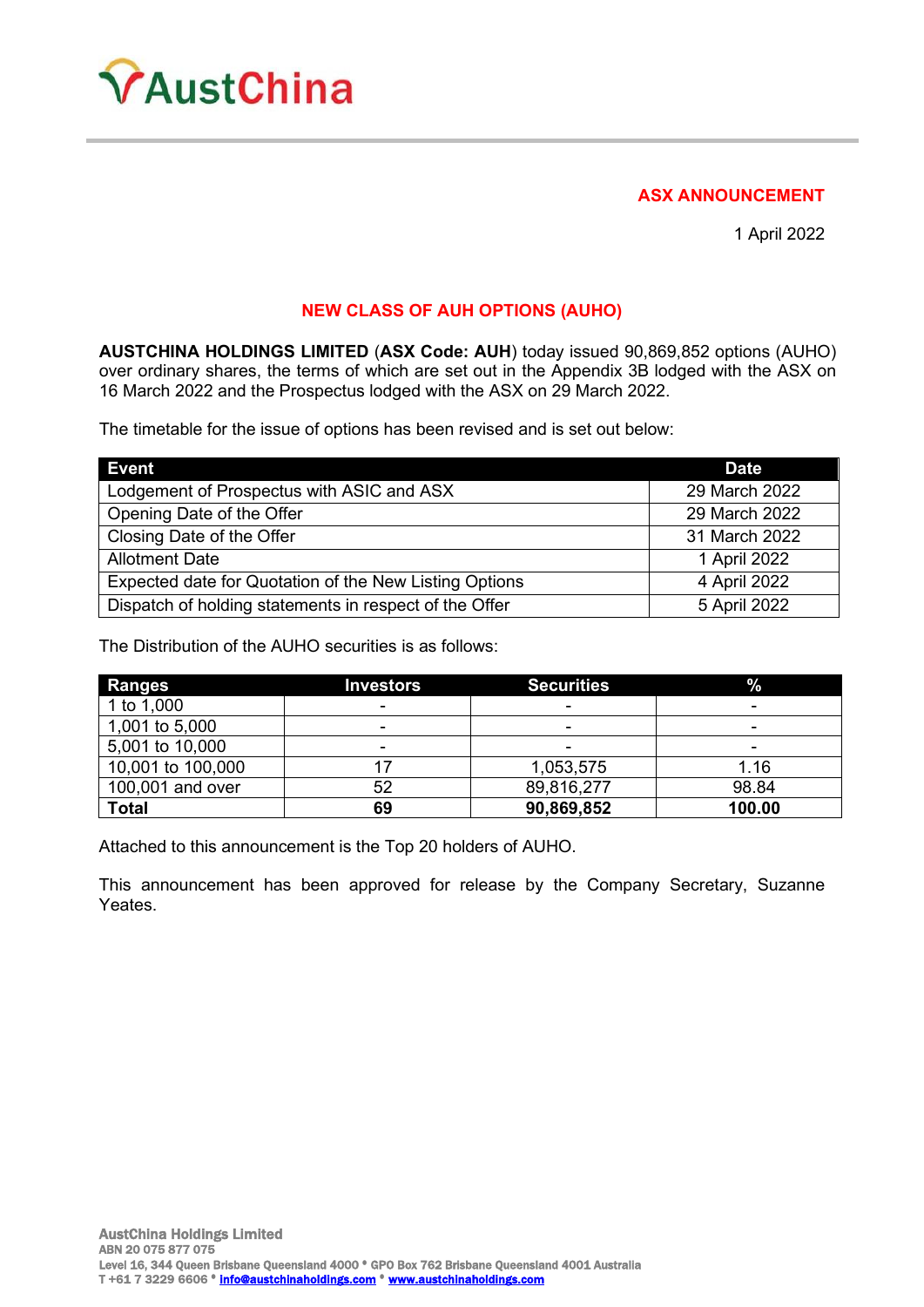

## **AUSTCHINA HOLDINGS LIMITED**

#### **FIRST 20 INVESTORS REPORT FRIDAY 1 APRIL 2022**

| Rank        | <b>Investor</b>                                                                                   | <b>Current</b><br><b>Balance</b> | % Issued<br><b>Capital</b> |
|-------------|---------------------------------------------------------------------------------------------------|----------------------------------|----------------------------|
|             | Security: AUHO - OPT EXP 16/03/2024 @ \$0.028                                                     |                                  |                            |
| 1           | <b>MS CHUNYAN NIU</b>                                                                             | 27,671,422                       | 30.45%                     |
| $\mathbf 2$ | MR PETER ANDREW PROKSA                                                                            | 11,068,569                       | 12.18%                     |
| 3           | TRINITY DIRECT PTY LTD                                                                            | 4,925,513                        | 5.42%                      |
| 4           | BLJ TECHNOLOGIES PTY LTD                                                                          | 3,929,342                        | 4.32%                      |
| 5           | DRM TECHNOLOGIES PTY LTD                                                                          | 3,929,342                        | 4.32%                      |
| 6           | ORCA CAPITAL GMBH                                                                                 | 2,464,286                        | 2.71%                      |
| 7           | YUCAJA PTY LTD<br><the a="" c="" family="" yoegiar=""></the>                                      | 2,255,699                        | 2.48%                      |
| 8           | MR FRANK MUSIC +<br><b>MRS ANNA MUSIC</b><br><music a="" c="" family="" fund="" super=""></music> | 2,075,356                        | 2.28%                      |
| 9           | JAMBER INVESTMENTS PTY LTD<br><the a="" amber="" c="" fam="" schwarz=""></the>                    | 1,785,714                        | 1.97%                      |
| 10          | MATTHEW BURFORD SUPER FUND PTY<br><b>LTD</b><br><burford a="" c="" superfund=""></burford>        | 1,735,153                        | 1.91%                      |
| 11          | SABA NOMINEES PTY LTD<br><saba a="" c=""></saba>                                                  | 1,568,942                        | 1.73%                      |
| 12          | FOXTAIL PTY LTD                                                                                   | 1,383,571                        | 1.52%                      |
| 13          | INJI INVESTMENTS PTY LTD                                                                          | 1,339,286                        | 1.47%                      |
| 14          | BLUE COASTERS PTY LTD                                                                             | 1,339,285                        | 1.47%                      |
| 15          | BLUE HEELER CAPITAL PTY LTD                                                                       | 1,250,000                        | 1.38%                      |
| 16          | RIYA INVESTMENTS PTY LTD                                                                          | 1,245,214                        | 1.37%                      |